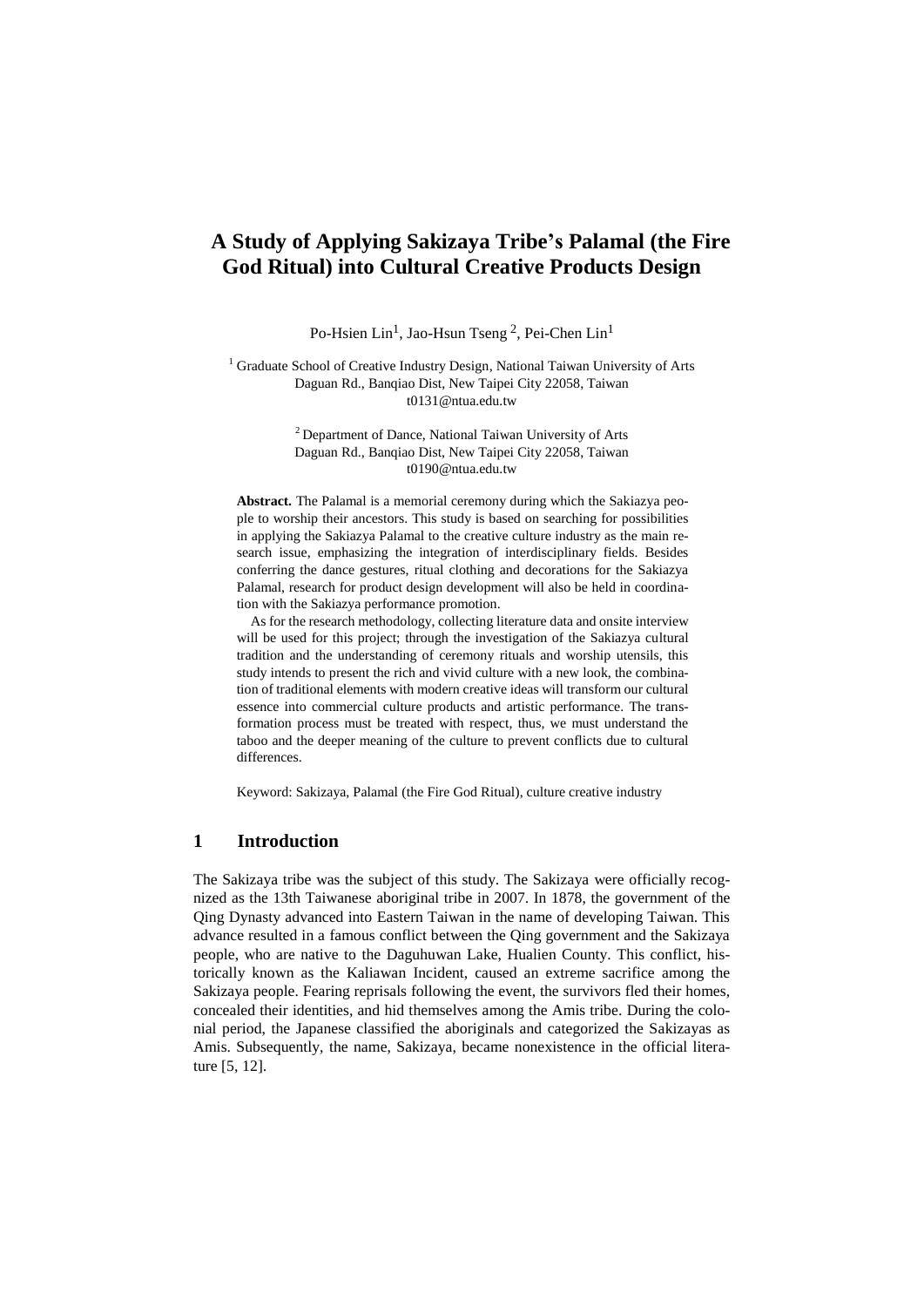Through the present, the Sakizaya have suffered substantial losses in their identity, bloodline, and language. Cultural reconstruction is extremely difficult. The Sakizaya tribe has wandered for more than a hundred years, during which its culture has integrated with and been affected by the Amis tribe. However, after the Sakizaya people have gained official recognition following the name rectification campaign, what faces them now is series of difficult challenges.

# **2 Research Purpose**

In *The Invention of Tradition*, Hobsbawm indicated that "traditions which appear or claim to be old are often quite recent in origin and sometimes invented" [3]. In this study, the remnants of the culture of the Sakizaya tribe were used as elements for cultural and creative design, to develop products featuring Sakizaya tribal characteristics. Through a literature review, interviews with Sakizaya elders and tribal members, and participation in the Sakizaya tribe's festival activities (i.e. the Palamal Ceremony [the Fire God Ritual] and the Sakur Tribal Harvest Festival), characteristic cultural elements were extracted and applied to derive creative cultural product designs. Subsequently, this study endeavored to understand the evaluations and response of the tribal people and consumers toward these designs, thereby promoting Sakizaya cultural characteristics.

# **3 Literature Review**

### **3.1 Culture and Society of the Sakizaya Tribe**

Chun-Nan Chen is a member of the Sakizaya tribe. In his PhD thesis, *Study of Sakizaya Culture and Official Recognition*, the social culture, name rectification process, and current predicaments that the tribe is encountering were extensively described [1].

### **3.1.1 Ceremonies and Rituals**

The Sakizaya referred to God as Dito; this figure corresponded to the Amis' figure of Kawas. Like the Amis and other aboriginals, the Sakizaya believe that all things possess spiritual essence and that supernatural powers exist everywhere. Additionally, they believe that Dito includes ancestral spirits. The Sakur believe that when people die, their spirits pass through the valleys of Malon Mountain, drifting toward the east, into the ocean. During the Sakur tribe's harvest festival, sacrificial offerings are placed in the direction of Malon Mountain; the chief priest reads prayers toward Malon Mountain, facing the ocean. The houses of the Sakizaya all face the direction in which sunrise occurs; the Sakizaya view the east as sacred and irreplaceable. To enhance tribal sentiments and cohere tribal identity, since 2006, the Sakizaya have held Palamal ceremonies annually to commemorate the people who sacrificed themselves in 1878 during the Kaliawan Incident. During the occurrence of the name recti-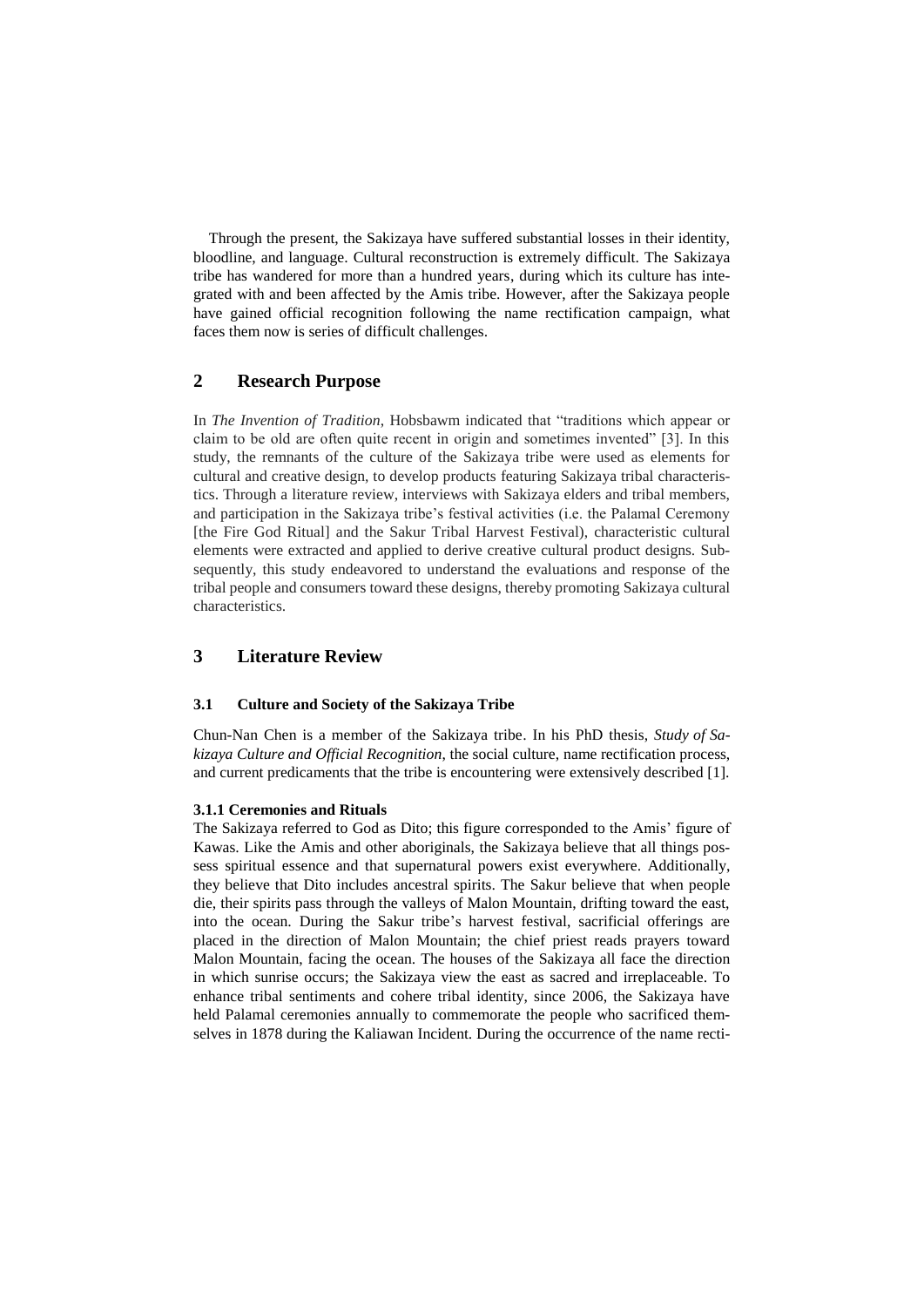fication process, the Palamal ceremony became the representative ritual of the Sakizaya tribe.

### **3.1.2. Social Structure**

Originally, the Sakizaya followed a system by which heredity was matrilineal, and men were married into their wives' families. However, after 1930, with the increasing trend of typical matrimony, the matrilineal system began to collapse. Similar to the Amis, the Sakizaya tribe was also divided according to age. Young age-based hierarchy groups provide labor and military protection for the tribe, and engaged in major organizations of public affairs. Between settlements, the Sakizaya used common age-based hierarchy names, whereas the Amis used different age group names in different settlements.

### **3.1.3. The Palamal Ceremony (the Fire God Ritual)**

Since 2006, the Sakizaya tribe has held the Palamal ceremony annually. The Palamal ceremony is viewed as the most major and representative traditional ceremony, and is held in memoriam of the Sakizaya tribal hero Komod Pazik and his wife Icep' Kanasaw [1].



**Figure 1 The Palamal Ceremony (Retrieved from Taiwan's Aboriginal Culture History and Language Dictionary)**

In 1878, the Sakizaya tribe experienced a conflict with the Qing army, and eventually resisted the Qing army in conjunction with the Kavalan tribe, resulting in the Kaleawan Incident. After the conflict, the chief couple was executed by the Qing army through the process of "slow slicing (*Lingchi*)". The remaining members of the tribe fled their homes and hid themselves among the Amis, to avoid being massacred by the Qing army. One hundred years later, these ancestors who had sacrificed themselves to defend the homes and lives of their fellow tribe members had yet to be enshrined. During the process of regaining recognition, the Sakizaya decided to enshrine Komod Pazik and Icep' Kanasaw as the god and goddess of fire, and through the Palamal ceremony, commemorate all tribal people who had sacrificed their lives [2].

## **3.2 Theory and Practice of Cultural Creative Design**

Norman presents in his book "Emotional Design" three levels of emotional design-visceral, behavioral and reflective. The visceral level involves direct feelings when in touch with a product, including shape, style, tactile impression, material and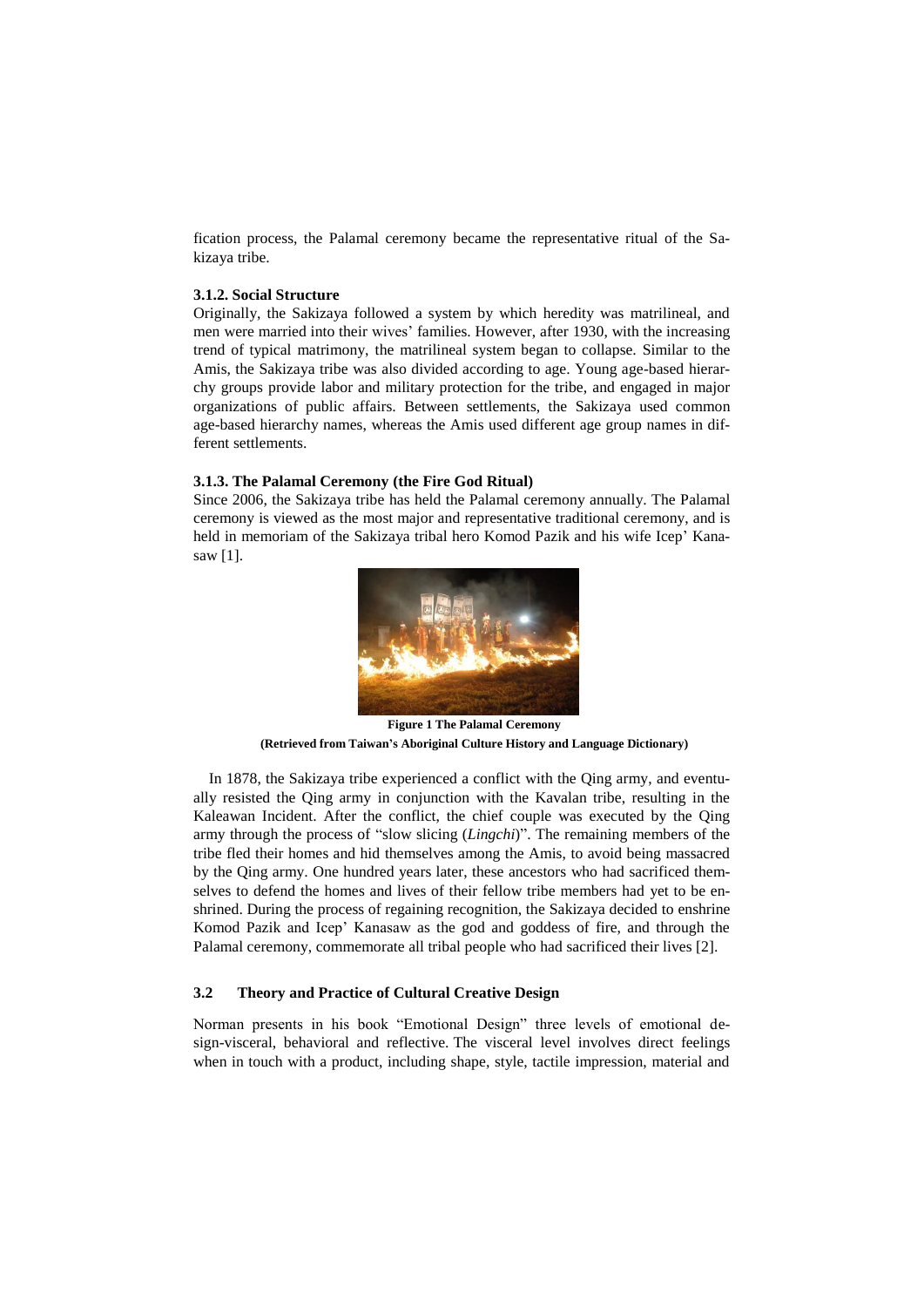weight. The behavioral level is non-conscious, including the pleasure after exercise, or the delight after a shower. The reflective level presents conscious behaviors such as the pop culture or style and tastes [11].

Leong and Clark suggest a brief framework for investigating cultural product design, dividing it into three space structures as the external concrete tactile level, middle behavioral level and the inner invisible spiritual level [7]. Hsu, Lin and Chu expand the three levels, offer more detailed explication, and provide a cultural creative design model which could further facilitate comparison, application and thinking for design (Figure 2) [4, 8]. This theoretical framework could serve as the focal points when investigating individual stages for cultural product design.



**Figure 2 Three Layers of Cultural Creative Design Model (Hsu, Lin, & Chu, 2004)**

Starting the 80s, design scholars has been devoted in research of product semantics. Krippendorff and Butter claimed that conventional semantics stress the interrelationship among sigh, referent and though, emphasizing linguistic expression; product semantics, on the other hand, looks at a product as a symbol system, investigates the symbolic qualities of a product from the perspectives of its operation and application and employs the knowledge for product design [10]. They suggested that, from product semantics, the success of product design relies not only on the physical and biological functions of the product but also its psychological functions and its links with the social and cultural context.

## **4 Analysis of Design Cases**

### **4.1 Design Case A: Eraser**

#### ˙Design concept:

In the Kuofu neighborhood of Hualien, festivals are held at the Sakizaya ceremonial square, where eight boulders representative of admonitions for Sakizaya people were erected. The first four boulders represent God's duties: making the wind blow,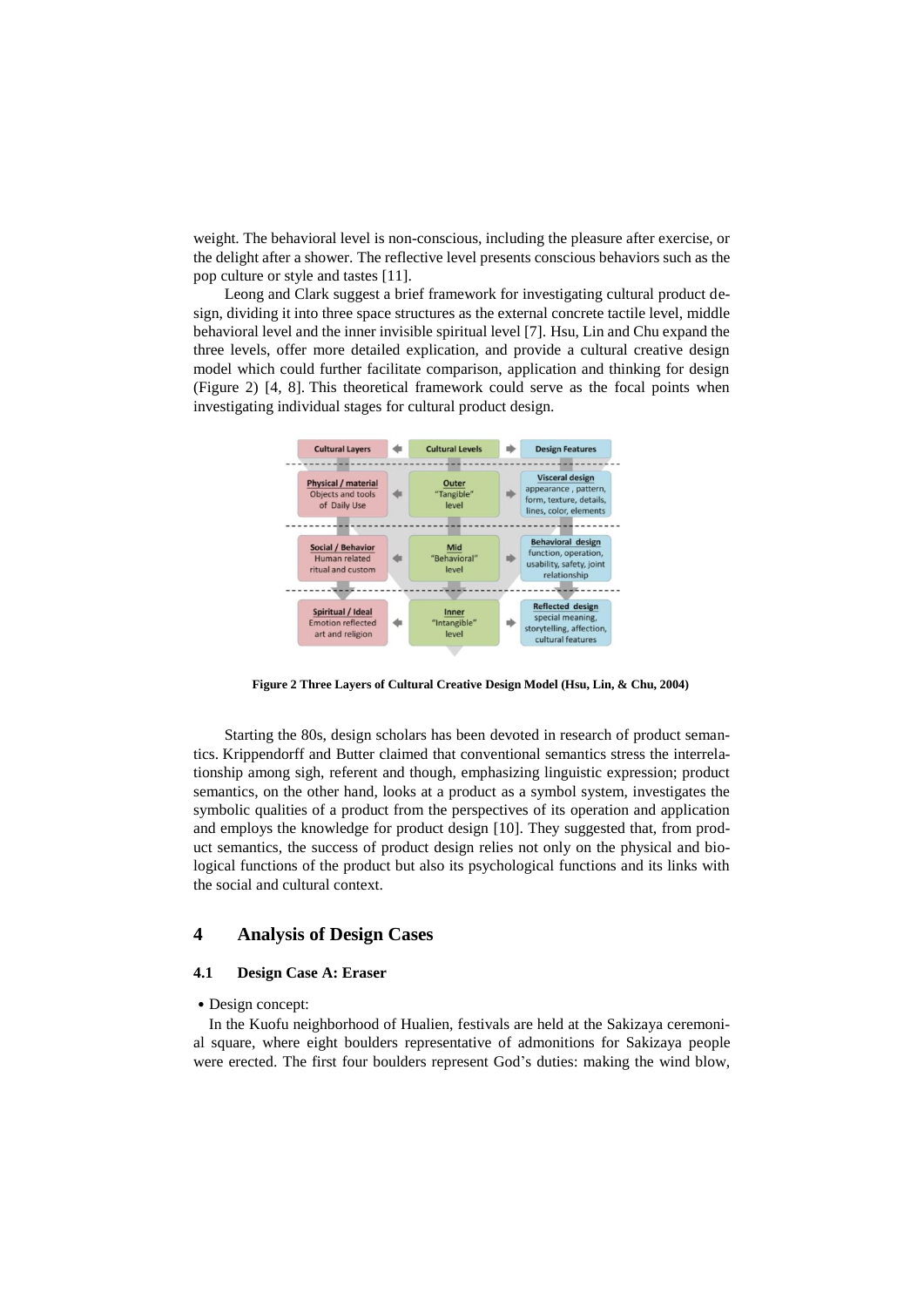the rain drizzle, the earth grow, and the fire roast; the last four represents the principles of living: work hard, love God, love oneself, and love others. Erasers were designed to mimic the appearance of the boulders, representing the ability to correct small mistakes.





**Figure 3 Array of boulders describing God's duties Figure 4 3D schematic of admonition eraser**

Based on Figure 2, the external appearance of the white boulder represents the outer, tangible cultural level, and the symbol of the boulder represents the admonitions of the tribe and belongs to the inner ideal cultural level.

## **4.2 Design Case B: Pulong Fruit Platter**

During major Sakizaya ceremonies, sacrificial offerings are surrounded by miscanthus posts, called pulongs in the Sakizaya language. The pulongs prevent evil spirits from entering the space where sacrificial offerings are presented to the ancestral spirits. Other spirits and ghosts are prohibited from entering. The fruit platter is designed to create the image of the pulongs. Fruit forks are designed according to the appearance of the miscanthus posts, and can be erected around the fruit platter. When the fruits are placed at the center of the plate, a certain sacrificial offering image is created, representing the pulongs protecting the fruits, preventing evil spirits from consuming them.





**Figure 5 Miscanthus posts Figure 6 Schematic 3D diagram of the pulong fruit plater**

According to Figure 2, the appearance of the green miscanthus posts is associated with the tangible cultural level; insertion of the miscanthus posts by users represents the behavioral level; and the imagery of protecting the offerings from outer evil spirits represents the inner ideal level.

## **4.3 Design Case C: Bamboo (Bitonay) Fence Keychain**

The building of bitonay fences was the most essential and special custom involved in the age hierarchy ritual of the Sakizaya tribe; interviews with tribal elders confirmed that the building of bitonay fences was a well-established tradition. During the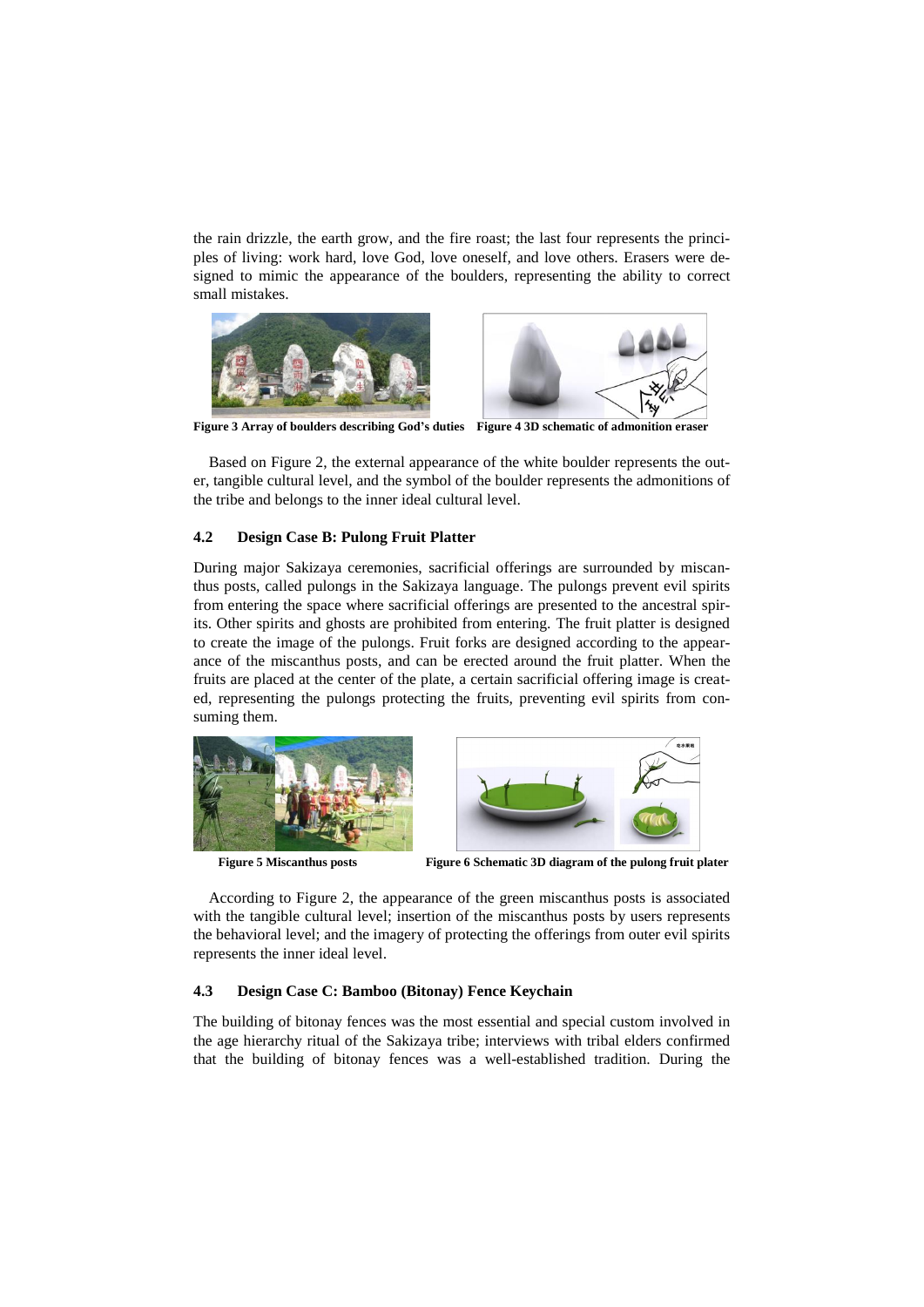Kaleawan Incident, the Qings were reportedly in an inferior position to the Sakizaya, and could not break through the more than 50 bitonay fences despite repeated attacks during their invasion. The age advancement ritual (Langat) was held every 8 years in the past, and thus the bitony fences may have had a history of more than 400 years. Regrettably, the Qing army burnt the fences, forcing the Sakizaya out of their homes [14]. The fence building was not only critical in the age advancement ritual, but also implicated the protection of Sakizaya homes. In the present day, keys are essential tools for entering one's home. Thus, the bitonay fence can be designed to form a keychain that can be used to store keys and symbolize a device that protects one's home.



**Figure 7** *Guarding Pass* **(Source: Chan, 2007) Figure 8 3D schematic of the Bitonay Fence Keychain**

The fence represents the tangible cultural level; the Langat ritual is a custom for celebrating the advancement of age, which represents the behavioral level; and the bitonay fences represent protecting the homes and aging of tribal people, which is associated with the inner ideal cultural level.

## **4.4 Design Case D: The Triangle Stone Double Bolster Pillow**

Sakizaya apparel is often decorated with triangles, the concept of which originated from the legend of the triangle stone mark. According to legend, God carved a wall of chastity for Damo and Namoh on the side of the mountain; this carving appears as a triangular mark when viewed from the Kuofu neighborhood. The green pillow represents the mountain, and the white triangle represents God's mark described in the legend. In the design of the double bolster pillow, the undying affection between man and woman is represented. The triangular totem embroidered on the pillow protrudes slightly. After waking, the sleeper's cheek is imprinted with the triangular mark.



**Figure 9 The triangle stone mark on the Shapotang mountain**



**Figure 10 3D schematic of the triangle stone double bolster pillow**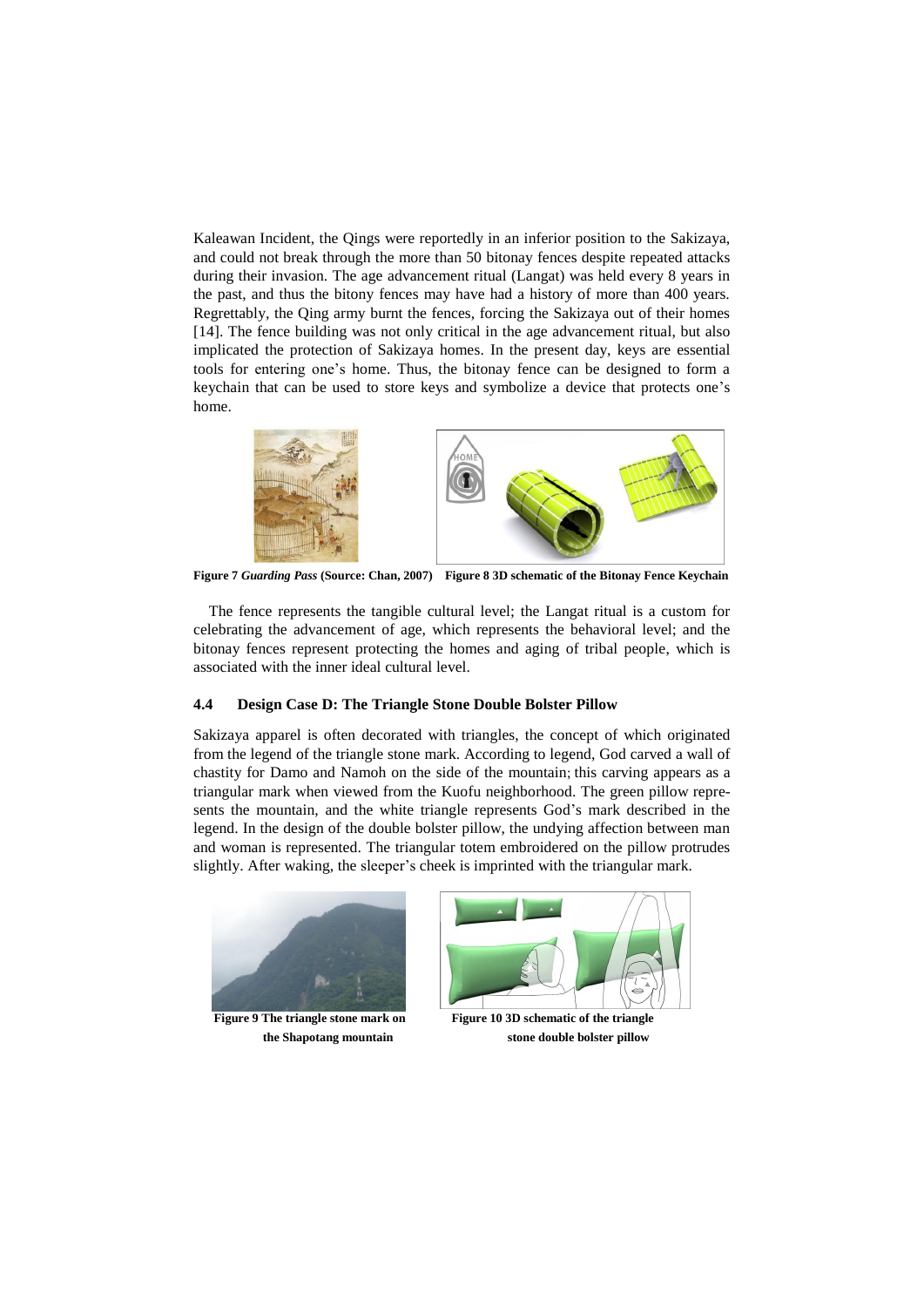According to Figure 2, the white triangular stone mark represents the tangible cultural level, and a couple's sacrificial and dedicated spirit represents the inner ideal cultural level.

### **4.5 Design Case A: Eraser**

Each of the boulders located in the Sakizaya ceremonial square features a totem. As shown in Fig. 11, the curves on each of the four corners represent God's duties: the blowing of the wind (upper left), the roasting of fire (lower left), the drizzling of the rain (upper right), and the growing of the earth (lower right), which create the cycle of universe and denotes God's duties. God fulfills his duty to allow the people to be fed. Dishware engraved with totems representing God's operation was designed, to thank God for providing the people with food today.





**Figure** 11 Totem on the boulder Figure 12 A 3D schematic of the totem dishware

The Sakizaya tribal totem represents the tangible cultural level, and the implication of the totem represents the inner ideal cultural level.

### **4.6 Design Case A: Eraser**

This design also applied the boulder totems to the design of a table set. The transparent material in the center symbolized the water, wind, fire, and earth, which were each represented by blue, transparent, red, and brown, respectively. The tabletops were paired with a white surface, incorporating the natural landscape into the furniture design.



**Figure 13 3D schematic of the tables of earth, wind, water, and fire**

The Sakizaya tribal totem is associated with the tangible cultural level, and the implication of the totem is the inner ideal cultural level.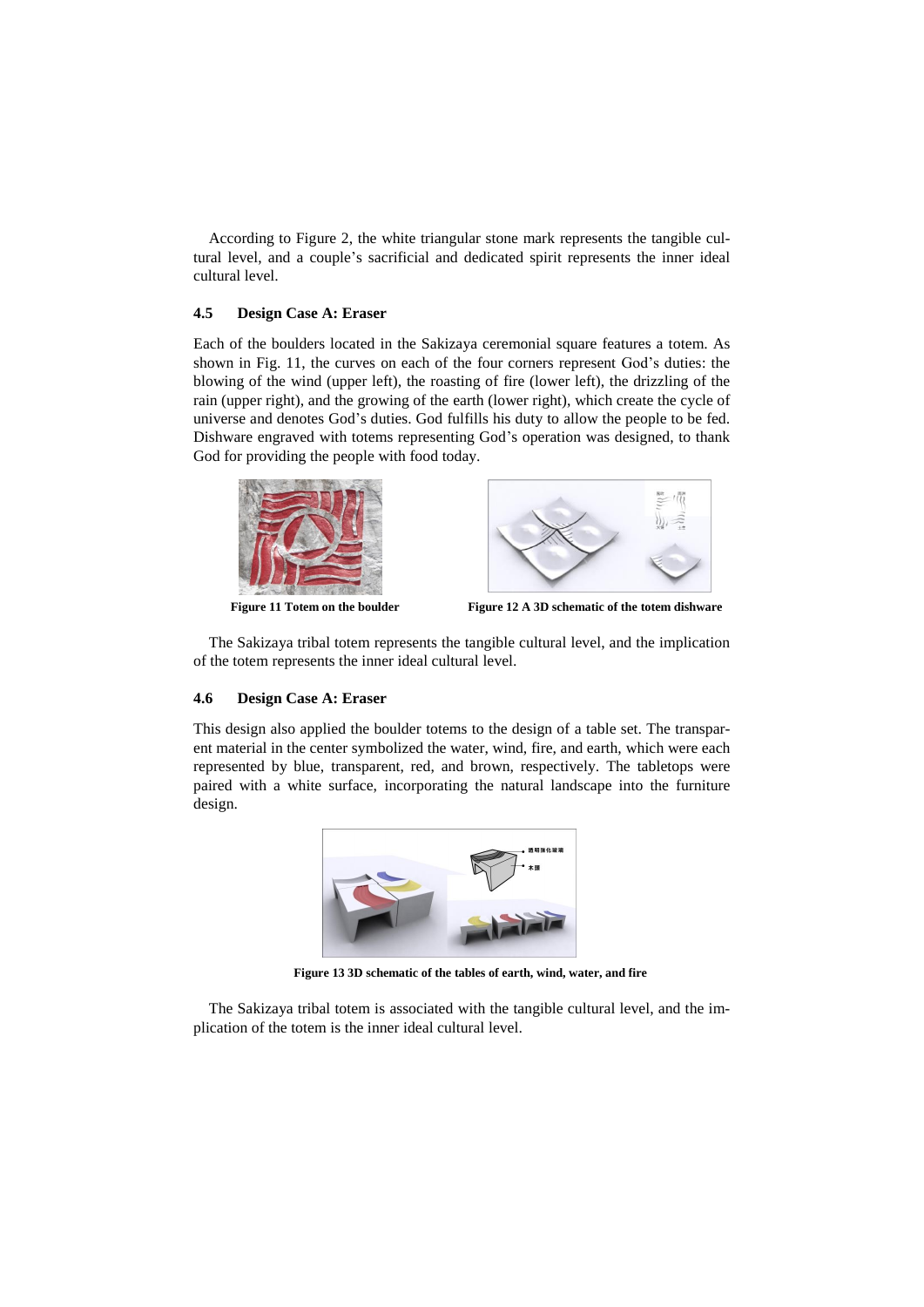## **4.7 Design Case A: Eraser**

According to literature, the Sakizaya were often harassed by the Taroko in the past. To protect their tribe, Sakizaya warriors shot tree nuts with slingshots, stopping the enemy beyond 100 yards. A chair designed based on the concept of the slingshot can increase interaction between people. A person pulls the slingshot while another sits on the chair, simultaneously receiving a massage and feeling euphoric. The slingshot is no longer used as a weapon of human onslaught, but is adopted in the chair design to symbolize the relegation of past rivalries.





**Figure 14 Aboriginal slingshot Figure 15 3D schematic of the slingshot chair**

The appearance of the slingshot chair is the tangible cultural level; the action of pulling the slingshot is the behavioral cultural level; and attacking the enemy and protecting fellow tribal members is the inner ideal cultural level, which was transformed into a symbol of reconciliation with other tribes in this study.

## **5 Research Methodology**

### **5.1 Research Process**

In this study, the history and culture of the Sakizaya tribe were used as a foundation to apply extracted cultural elements to the design of innovative cultural products. Through a literature review, interviews with Sakizaya members (i.e., elders, a clothing designer, and the chief), and participation in the Sakizaya harvest festival and the Palamal ceremony, an in-depth understanding of tribal culture and stories was obtained. Subsequently, innovative cultural products were designed incorporating Sakizaya cultural elements. Finally, a design case evaluation survey was conducted.

### **5.2 Research Instrument**

The survey was divided into four sections. The first section involved collecting demographic information. The second section comprised an evaluation survey of design cognitions. The third section involved requesting participants to rank their three favorite design cases. The fourth section involved assessing the properties of the design cases by using adjectival vocabularies. The second and fourth sections of the survey are described in detail as follows.

Lee proposed a cross-cultural design research framework, to investigate cultural variables, design characteristics, and the relationship between function, aesthetics, and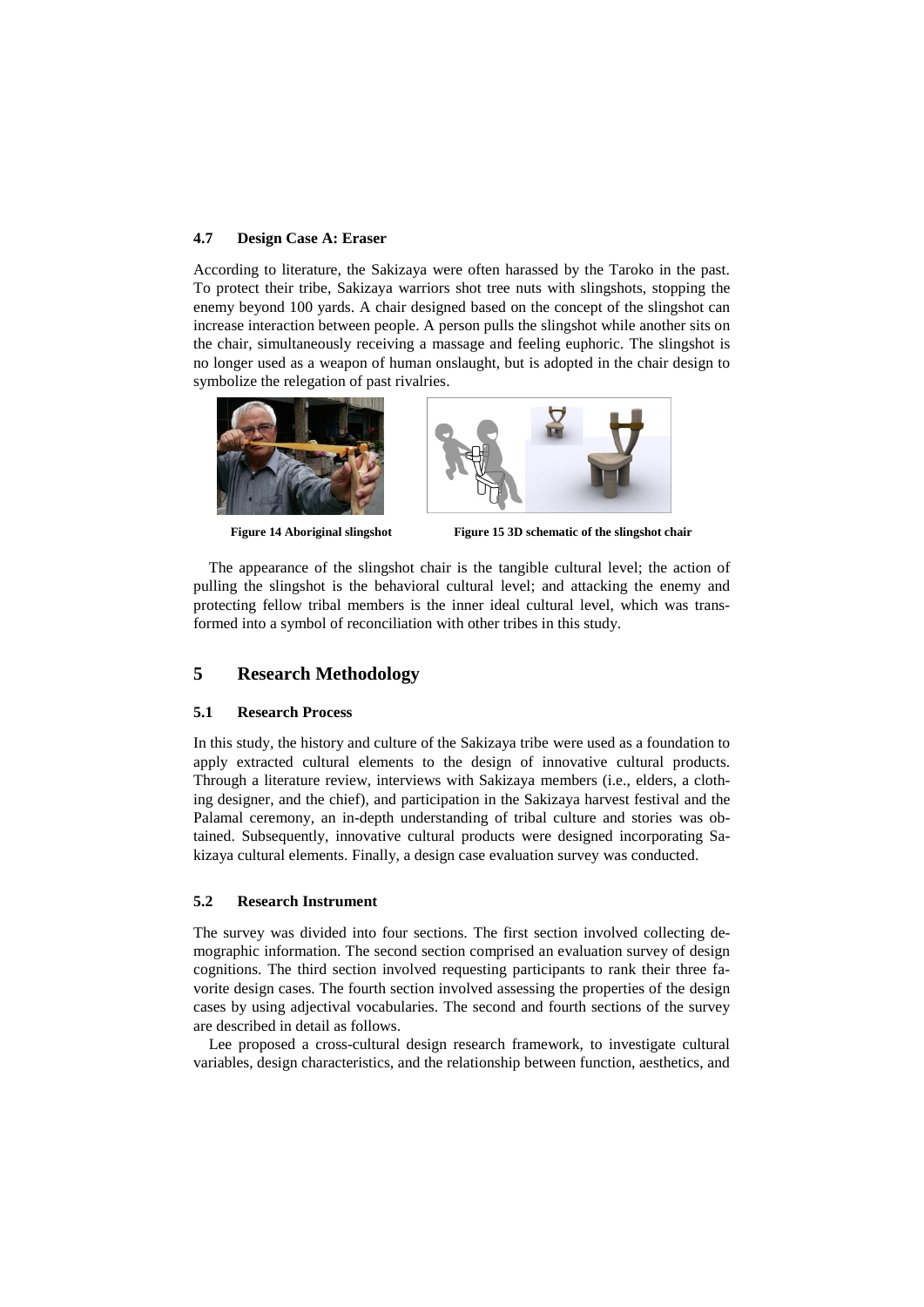symbols [6]. The survey content of the second part of this study was divided into four dimensions—design sense, functionality, the application of cultural elements, and overall preference. Using a 5-point Likert scale, the participants were asked to assess the design cases.

In assessing the properties of the design cases by using adjectives, the data obtained were analyzed using the multidimensional scaling (MDS). MDS is used to classify observational values, and is a data analysis method for determining whether a potential structure exists in the data [13]. In this study, eight sets of semantic vocabularies that describe the design styles were selected by experts to construct a 5-point scale semantic analytic survey. The results were analyzed by using MDS.

The eight sets of semantic vocabularies were as follows: "austere-cool," "elegant-gorgeous," "ornamental-practical," "abstract-figurative," "serious-humorous," "fashionable-traditional," "complex-simple," and "refined-rough."

## **6 Research Results and Data Analysis**

### **6.1 Design Evaluation and Discussion**

A total of 166 surveys were completed in this study. The study participants were Taiwanese and their academic backgrounds were divided into three categories: product-design-related, design-related, and nondesign-related. Finally, seven design cases were sent to the tribal members through the mail, and the relationship between the responses of the participants and tribal member was determined. The key results and findings were classified and sorted as follows.

#### **6.1.1 Cognitive Difference between Study Participants and Tribal Members**

The 166 participants were asked to rank the three designs they preferred, where the most preferred design was assigned a score of 3, followed by 2 and 1, and no scores were given for the remaining items. After tabulating the scores, the slingshot chair, totem dishware, and totem table set were ranked respectively from first to third.



**Table 1 The rankings of study participants' and tribal members' favorite products**

The seven design works were presented to the tribal members (Chief De-Yung Huang and Tribal Elder Huang, Chin-Wen), and Chief Huang was satisfied with and intrigued by the design products; his three personal favorites, in descending order,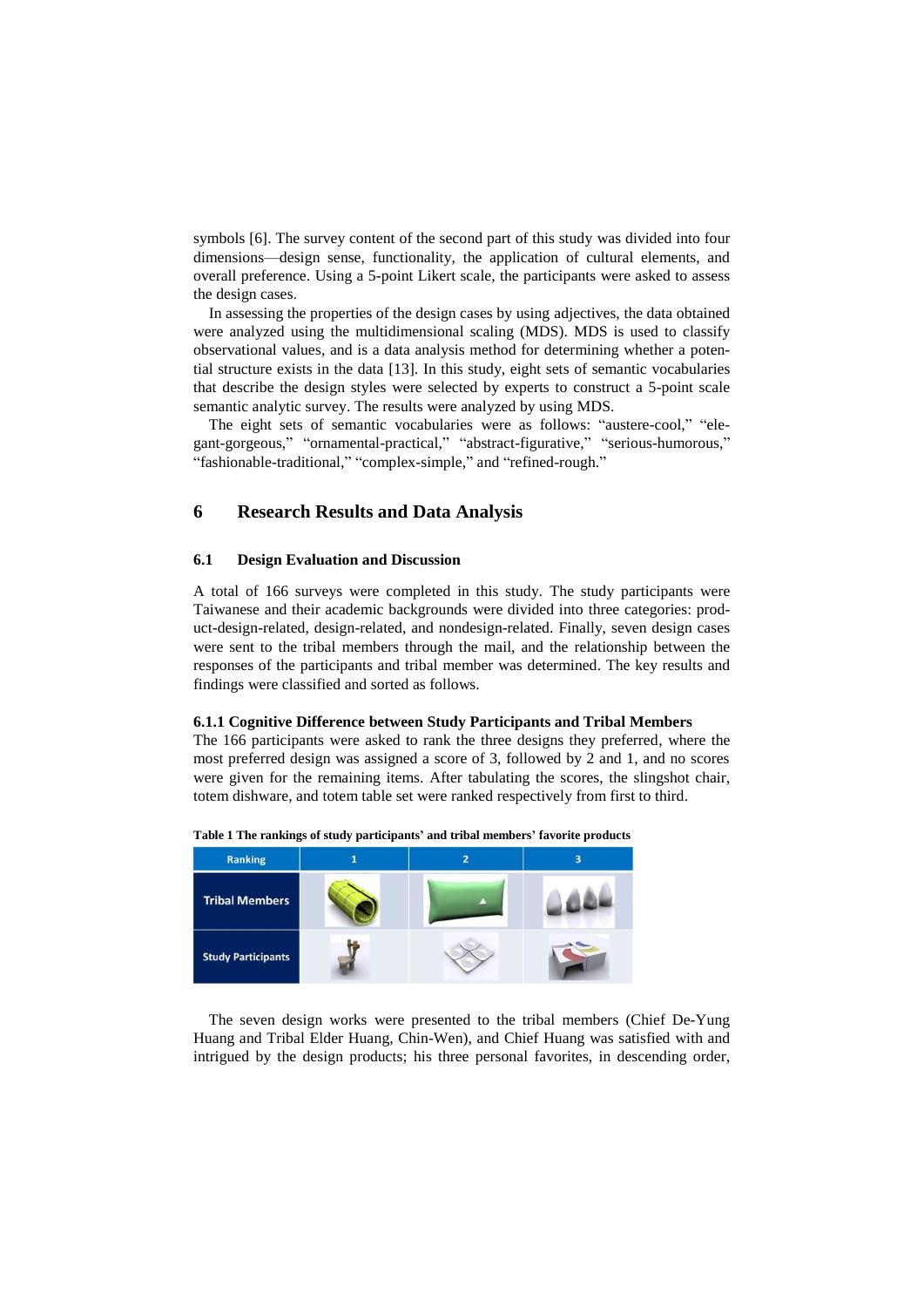were the bitonay keychain, the triangle stone double bolster pillow, and the boulder eraser. Clearly, product rankings were substantially different between tribal members and the study participants.

### **6.1.2 ANOVA Analysis of the Preference of the Design Works**

The analysis of variance (ANOVA) results indicated that academic background significantly affected how people evaluated each design case dimension (Table 1). Participants with design-related and nondesign-related academic backgrounds appreciated the products more than did participants with product-design-related knowledge. We speculated that participants with product-design-related academic backgrounds used stricter product design evaluation standards compared with those possessing design-related and non-design-related backgrounds.

| Product                                                | Factor                                 | Source of Variance    | SS.     | DF             | <b>MS</b> | F          | Scheffe        |
|--------------------------------------------------------|----------------------------------------|-----------------------|---------|----------------|-----------|------------|----------------|
| A. Eraser                                              | application of                         | <b>Between groups</b> | 13.493  | $\overline{2}$ | 6.747     | $9.763***$ | 2 > 1          |
|                                                        | cultural                               | Within group          | 112.642 | 163            | 0.691     |            |                |
|                                                        | elements                               | Total                 | 126,136 | 165            |           |            |                |
| <b>B. Pulong Fruit</b><br>Platter                      | design sense                           | Between groups        | 5.781   | $\overline{2}$ | 2.891     | $3.901*$   |                |
|                                                        |                                        | Within group          | 120,766 | 163            | 0.741     |            | 2 > 1          |
|                                                        |                                        | Total                 | 126,547 | 165            |           |            |                |
| C. Bamboo                                              | design sense                           | <b>Between groups</b> | 6.678   | $\overline{2}$ | 3.339     | $4.573*$   | 2 > 1          |
| (Bitonay) Fence                                        |                                        | Within group          | 118.998 | 163            | 0.73      |            |                |
| Keychain                                               |                                        | Total                 | 125.675 | 165            |           |            |                |
| D. The Triangle                                        | application of<br>cultural<br>elements | Between groups        | 6.863   | $\overline{2}$ | 3.431     | $4.052*$   | 2 > 1          |
| <b>Stone Double</b>                                    |                                        | Within group          | 138.024 | 163            | 0.847     |            |                |
| <b>Bolster Pillow</b>                                  |                                        | Total                 | 144.887 | 165            |           |            |                |
| E. Totem<br><b>Dishware</b>                            | application of<br>cultural             | <b>Between groups</b> | 5.546   | $\overline{2}$ | 2.773     | 4.841**    | 2 > 1<br>2 > 3 |
|                                                        |                                        | Within group          | 93.36   | 163            | 0.573     |            |                |
|                                                        | elements                               | Total                 | 98.906  | 165            |           |            |                |
| F. Tables of<br>Earth, Wind,<br><b>Water, and Fire</b> | design sense                           | Between groups        | 5.981   | $\overline{2}$ | 2.991     | $5.002**$  | 3 > 1          |
|                                                        |                                        | Within group          | 97.456  | 163            | 0.598     |            |                |
|                                                        |                                        | Total                 | 103.437 | 165            |           |            |                |
| G. Slingshot<br>Chair                                  | design sense                           | Between groups        | 8.623   | $\overline{2}$ | 4.311     | 7.013***   | 3 > 1          |
|                                                        |                                        | Within group          | 100.205 | 163            | 0.615     |            | 2 > 1          |
|                                                        |                                        | Total                 | 108.828 | 165            |           |            |                |
| G. Slingshot<br>Chair                                  | functionality                          | Between groups        | 10.768  | $\overline{2}$ | 5.384     | 10.918 *** | 3 > 1          |
|                                                        |                                        | Within group          | 80.385  | 163            | 0.493     |            | 2 > 1          |
|                                                        |                                        | Total                 | 91.154  | 165            |           |            |                |
| G. Slingshot<br>Chair                                  | overall<br>preference                  | <b>Between groups</b> | 6.915   | $\overline{2}$ | 3.458     | $4.065*$   | 3 > 1          |
|                                                        |                                        | Within group          | 138.628 | 163            | 0.85      |            |                |
|                                                        |                                        | Total                 | 145.543 | 165            |           |            |                |

**Table 2 ANOVA for overall assessment by the influence of academic background**

\**P* <0.05 \*\**p* <0.01 \*\*\**P* <0.001

1: product-design related 2: other design fields 3: non-design fields

### **6.2. MDS Analysis of the Design Cases**

The seven design works and eight sets of adjectival vocabularies were analyzed by using MDS. SPSS software was used to compute the two crucial correspondence indices of the two-dimensional (2D) spatial plot; the Kruskal's stress and the determination coefficient (RSQ) were 0.08497 and 0.98545, respectively. The former was less than 0.01, whereas the latter approached 1, indicating that the spatial relationships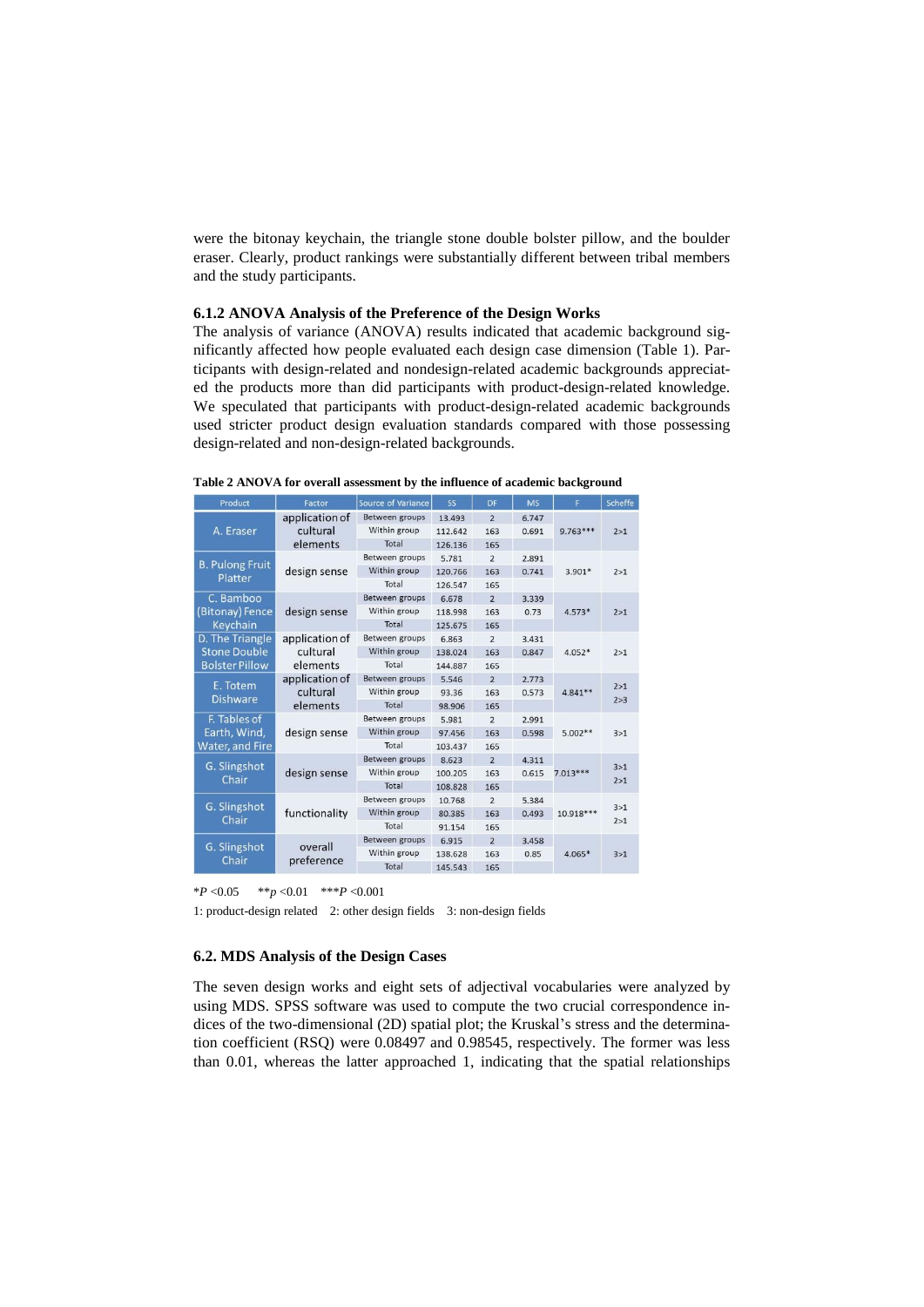between the seven products and eight sets of attributes could be appropriately represented in 2D. The stress index indicated that the 2D plot and the original data exhibited satisfactory fit; the RSQ indicated that the 2D plot was capable of explaining 98.55% of the variance in the seven products and eight-set attributes [9].

A 2D plot was formulated following MDS analysis, and factor analysis was conducted on the eight sets of adjectival vocabularies selected by the participants. The preliminary 2D distribution plot of the seven design works was divisible into three major groups, which also happened to include the high and low scoring groups. The first group (high score) comprised the totem dishware, totem table set, and pulong fruit platter; the second group (high score) consisted of the slingshot chair; and the third group (low score) comprised the triangle stone double bolster pillow, bitonay keychain, and the boulder eraser.



**Figure 16 Cognitive space distribution of the seven design works and 16 attributes**

A multiple regression equation was used to further compute the included angles on the plot between each property, to plot the cognitive spatial distribution diagram of the seven design works and 16 attributes. The totem dishware, totem table set, and the pulong fruit platter of the first group (high score) were determined by the participants to be "cool," "practical," "fashionable," and "refined"; the slingshot chair of the second group (high score) achieved the highest score and was determined to be "humorous" and "gorgeous"; the triangle stone double bolster pillow, bitonay fence keychain, and the boulder eraser of the third group were determined to be "rough," "traditional," and "ornamental."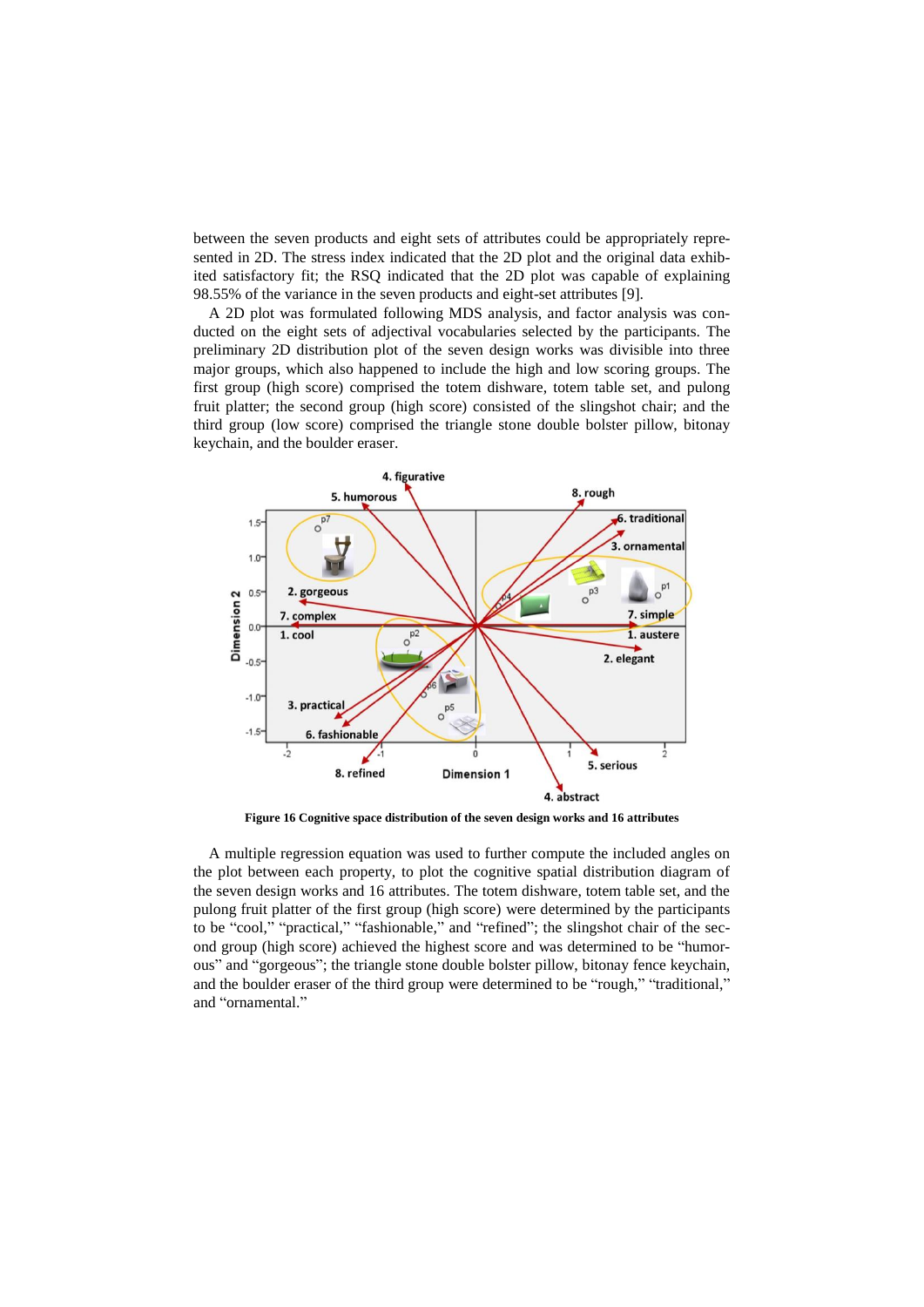# **7 Conclusion and Recommendations**

## **7.1 Conclusion**

### **7.1.1 Cognitive Difference of Participants with Different Backgrounds**

The ANOVA results revealed that participants with design-related and nondesign-related academic backgrounds had a greater appreciation of the design cases in all of the dimensions. We speculated that participants with product-design-related academic backgrounds used a stricter product design evaluation standard. However, participants with design-related and nondesign-related academic backgrounds both had a greater appreciation of the design cases compared with those with product-design-related backgrounds.

The cognitive differences between tribal members and the study participants were clearly distinct. This distinction necessitates further investigation. We speculate that because of differences in identity, the general public may not understand the cultural characteristics associated with the Sakizaya tribe. By contrast, Chief Huang and Elder Huang, being tribal members themselves, truly understood the importance of their culture, and thus selected designs that symbolized the legends of the fence and triangle stone mark.

Moreover, aboriginals live in nature and favor design styles that are strongly associated with their culture; thus, they have a preference for rough and simple designs. By contrast, the general public is deeply infused with the culture of high refinement, showed a preference for more refined products. Various social groups inevitably exhibit differences in social cultural cognition, leading to cognitive discrepancies; therefore, developing a method by which these discrepancies can be mitigated is worthy of further investigation.

#### **7.1.2 Comparison of Design Attributes and Participant Opinions**

By using MDS semantic differential analysis, the seven product designs in this study were divided into three major groups, which were also classified into high and low scoring groups. The totem dishware, totem table set, and pulong fruit platter of the first group (high score) were determined by participants to be "cool," "practical," "fashionable," and "refined"; the slingshot chair of the second group (high score) was determined to be "humorous" and "gorgeous." These two groups were the high scoring groups, indicating that the public preferred the imagery of these products.

The triangle stone double bolster pillow, bitonay fence keychain, and boulder eraser of the third group were determined by participants to be "rough," "traditional," and "ornamental." This group was the low scoring group, which suggested that the public lest preferred these products.

## **7.2 Further Research and Recommendations**

### **7.2.1 Expansion and Extension of Basic Participant Data**

Considering the scarce population and scattered settlements of Sakizaya tribes in Hualien, studying the Sakizaya was relatively difficult. Thus, the participants in this